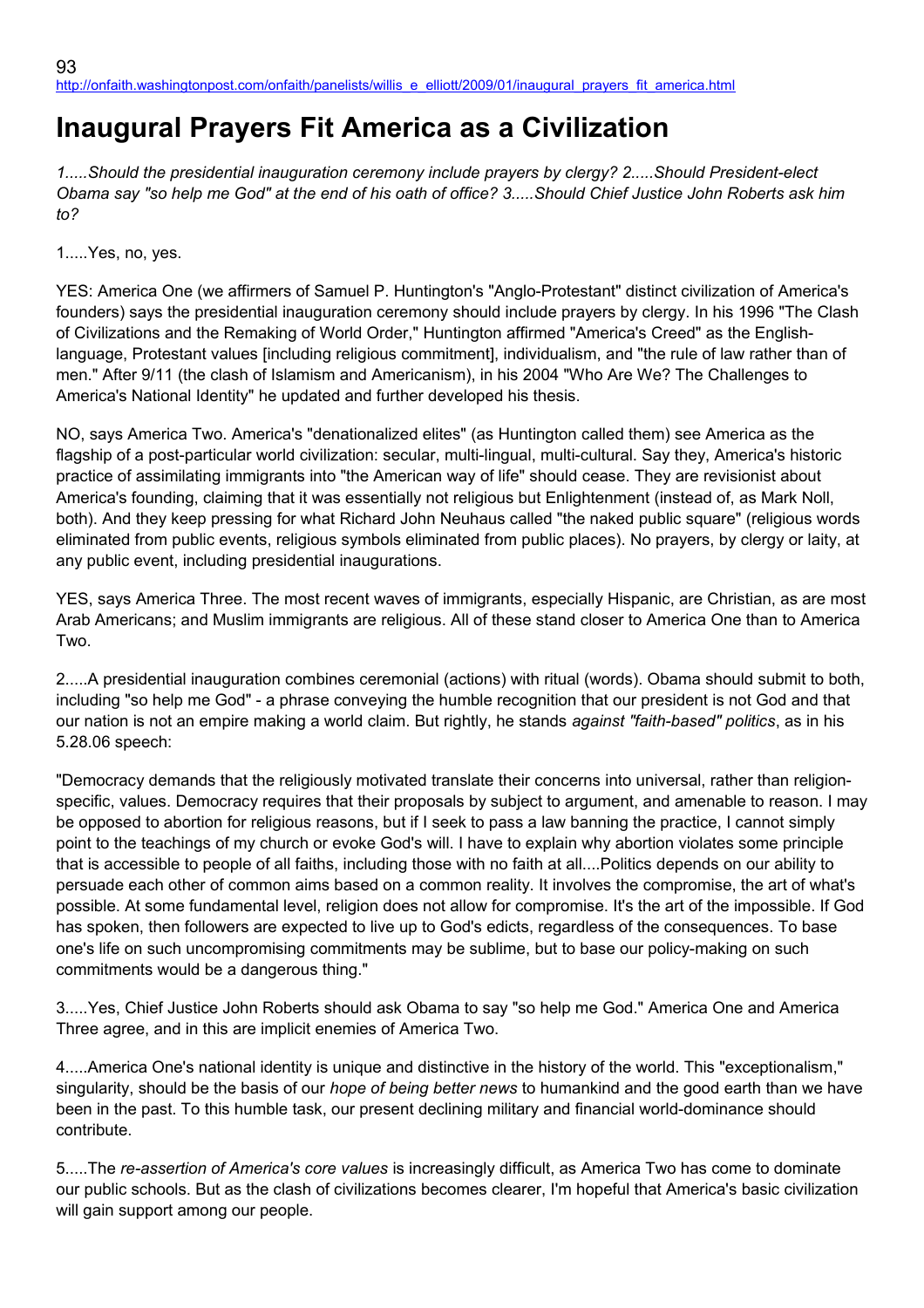|                                                                         | BY WILLIS E. ELLIOTT   JANUARY 19, 2009; 7:06 AM ETSAVE & SHARE: |
|-------------------------------------------------------------------------|------------------------------------------------------------------|
| <b>PREVIOUS: <u>IN GOD WE TRUST</u></b>   NEXT: <b>SO HELP ME ALLAH</b> |                                                                  |



## **Comments**

**Please report offensive comments below.**

Discussions aside for a moment, I do celebrate the fact that Mr. Elliott personally replies the comments made on his post.

**POSTED BY: BIOS | JANUARY 21, 2009 12:26 AM [REPORT OFFENSIVE COMMENT](mailto:blogs@washingtonpost.com?subject=On%20Faith%20Panelists%20Blog%20%20%7C%20%20Bios%20%20%7C%20%20Inaugural%20Prayers%20Fit%20America%20as%20a%20Civilization%20%20%7C%20%204585997&body=%0D%0D%0D%0D%0D================%0D?__mode=view%26_type=comment%26id=4585997%26blog_id=618)**

## TO PAGANPLACE:

When "secular" & "secularism" are distinguished as two modes of thought, the latter means what Wikipedia calls "hard" (anti-religious) secularism.

**POSTED BY: WILLIS E. ELLIOTT | JANUARY 20, 2009 2:11 PM [REPORT OFFENSIVE COMMENT](mailto:blogs@washingtonpost.com?subject=On%20Faith%20Panelists%20Blog%20%20%7C%20%20Willis%20E.%20Elliott%20%20%7C%20%20Inaugural%20Prayers%20Fit%20America%20as%20a%20Civilization%20%20%7C%20%204585809&body=%0D%0D%0D%0D%0D================%0D?__mode=view%26_type=comment%26id=4585809%26blog_id=618)**

"2....."Secular" means non-sacred, & "secularIST" means anti-religious, (usually) atheist."

No, Reverend, before this turns into a bottle of Dr. Bronner's soap, it \*doesn't.\*

Who taught you that?

**POSTED BY: PAGANPLACE | JANUARY 19, 2009 9:25 PM [REPORT OFFENSIVE COMMENT](mailto:blogs@washingtonpost.com?subject=On%20Faith%20Panelists%20Blog%20%20%7C%20%20Paganplace%20%20%7C%20%20Inaugural%20Prayers%20Fit%20America%20as%20a%20Civilization%20%20%7C%20%204585681&body=%0D%0D%0D%0D%0D================%0D?__mode=view%26_type=comment%26id=4585681%26blog_id=618)**

Oaths and Swearing . . . Why?

As kids it was "Cross my heart, hope to die, stick a needle in my eye," Then the adolescents' adage "I swear on a stack of Bibles," Today as adults "So help me God". All the above was/is to cause others to trust us.

Now there was a day I stood before an altar and entered into a commitment to my wife,for life. It was a promise made before God and with God as witness, in other words a vow to be kept. As Pres. Obama invokes Gods name, he too will be swearing an oath with God as witness. Pray for him.

The Problem ...

We live in a world of lies; to be honest most of our system it seems is built upon them. Lies are what make this world a tough place to exist in.

Just imagine if humans stopped lying. What would happen to us?

Now that would be "Change We Can Believe In."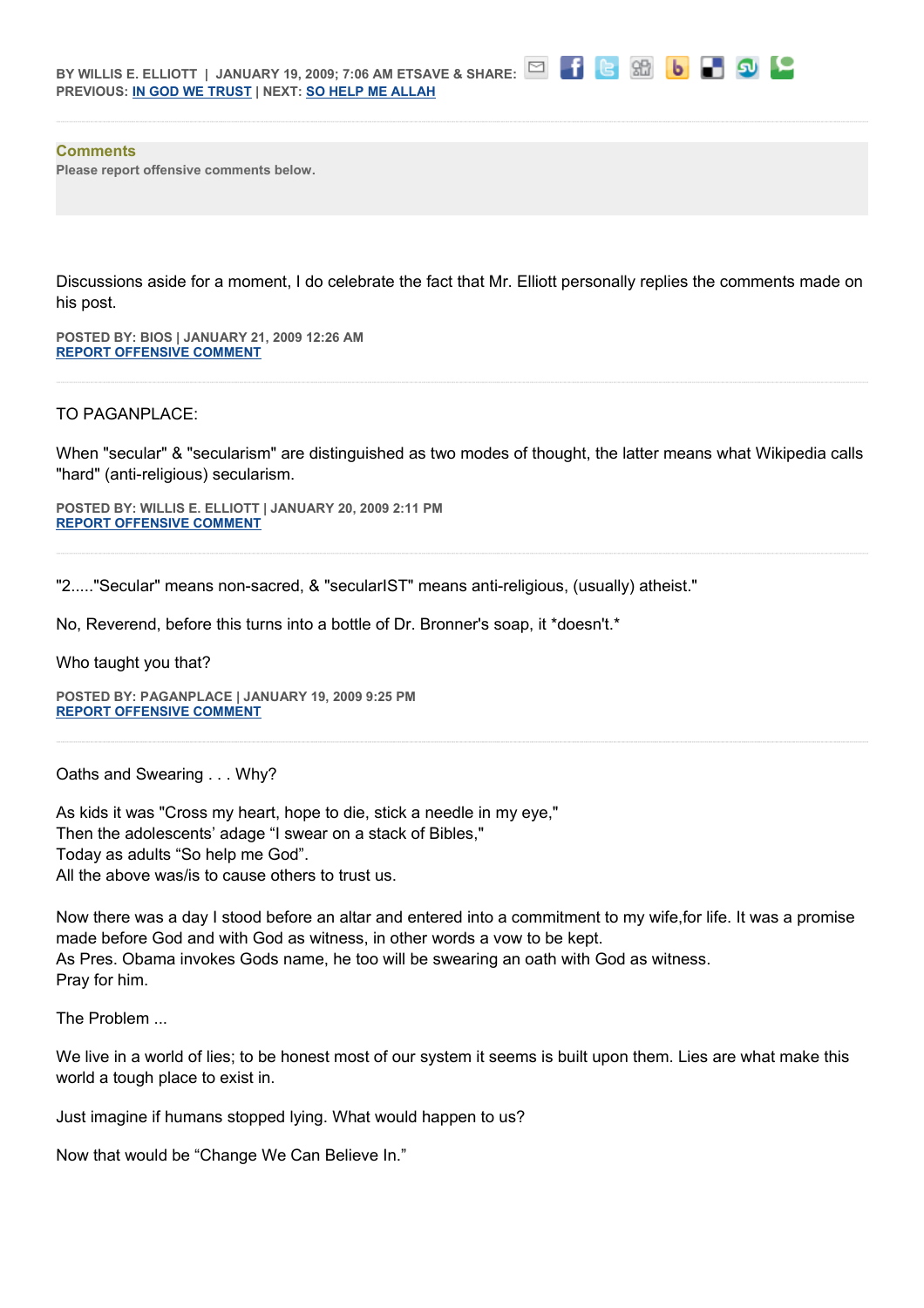Word-clarify about our differences as Americans, by freeing us from logomachy (as the Greeks called fighting over words), can further our acting TOGETHER toward common national and human ends. Obama is a master of making this distinction. Thinking Americans are not divisible into word-herds: Obama calls himself progressive, conservative, liberal, secular, religious depending on areas of life-involvement & issues under debate.

A few examples of important disinctions:

1.....America is a highly religious SOCIETY with a deliberately secular GOVERNMENT.

2....."Secular" means non-sacred, & "secularIST" means anti-religious, (usually) atheist.

3.....America's FOUNDING document (the Declaration of Independence, declaring us a new political entity) is religious (speaking of the "Creator" & "Nature's God"): our government's FORMATIVE document (the Constitution) is secular (with legal, non-sacred language).

4....."Christian" does not mean "CONSERVATIVE." Today is Martin Luther King day, memorializing a Christian RADICAL.

**POSTED BY: WILLIS E. ELLIOTT | JANUARY 19, 2009 4:19 PM [REPORT OFFENSIVE COMMENT](mailto:blogs@washingtonpost.com?subject=On%20Faith%20Panelists%20Blog%20%20%7C%20%20Willis%20E.%20Elliott%20%20%7C%20%20Inaugural%20Prayers%20Fit%20America%20as%20a%20Civilization%20%20%7C%20%204585619&body=%0D%0D%0D%0D%0D================%0D?__mode=view%26_type=comment%26id=4585619%26blog_id=618)**

Secularism and atheism are not the same thing.

'One Nation Indivisible' should not be divided by 'under God.'

This is not a nation of Christianity vs non-Christian-conservative subjects.

As much as some try to make one of it.

**POSTED BY: PAGANPLACE | JANUARY 19, 2009 1:36 PM [REPORT OFFENSIVE COMMENT](mailto:blogs@washingtonpost.com?subject=On%20Faith%20Panelists%20Blog%20%20%7C%20%20Paganplace%20%20%7C%20%20Inaugural%20Prayers%20Fit%20America%20as%20a%20Civilization%20%20%7C%20%204585586&body=%0D%0D%0D%0D%0D================%0D?__mode=view%26_type=comment%26id=4585586%26blog_id=618)**

I think that the main division the article establishes is between religion and secularism/atheism.

This being the case, my questions is, why fear secularism so much?

**POSTED BY: BIOS | JANUARY 18, 2009 6:49 PM [REPORT OFFENSIVE COMMENT](mailto:blogs@washingtonpost.com?subject=On%20Faith%20Panelists%20Blog%20%20%7C%20%20Bios%20%20%7C%20%20Inaugural%20Prayers%20Fit%20America%20as%20a%20Civilization%20%20%7C%20%204585392&body=%0D%0D%0D%0D%0D================%0D?__mode=view%26_type=comment%26id=4585392%26blog_id=618)**

## TO SPARROWHAWK

You are being divisive, and a part of America Two, when you claim that "the country was founded as a secular society." Samuel Huntington was correct: America ("the country") was founded by English-speaking Protestants, & our civilization is distinctly Christian (though our present population is only mainly Christian). English common law (with Roman law behind it) is the basis of our legal system; and as a legal document, our Constitution uses exclusively legal language ("secular" only in the sense of being nonreligious in wording). / One should note a difference between the Constitution's nonreligious wording and the Christian identity of its signers, who in conclusion date by the phrase "in the year of our Lord" Jesus (the Latin, "anno domini," does not suggest "our"; but "domini" is a specific reference to the Lord Jesus).

Yes, Obama's aim should be the aim of all Americans, namely, to COME TOGETHER with a vision of the common good transcending all our differences. As for "splitting us into groups," which you accuse me of, I identify existing groups

for clarity of understanding and discourse. The need for this is apparent in your failure to recognize that you